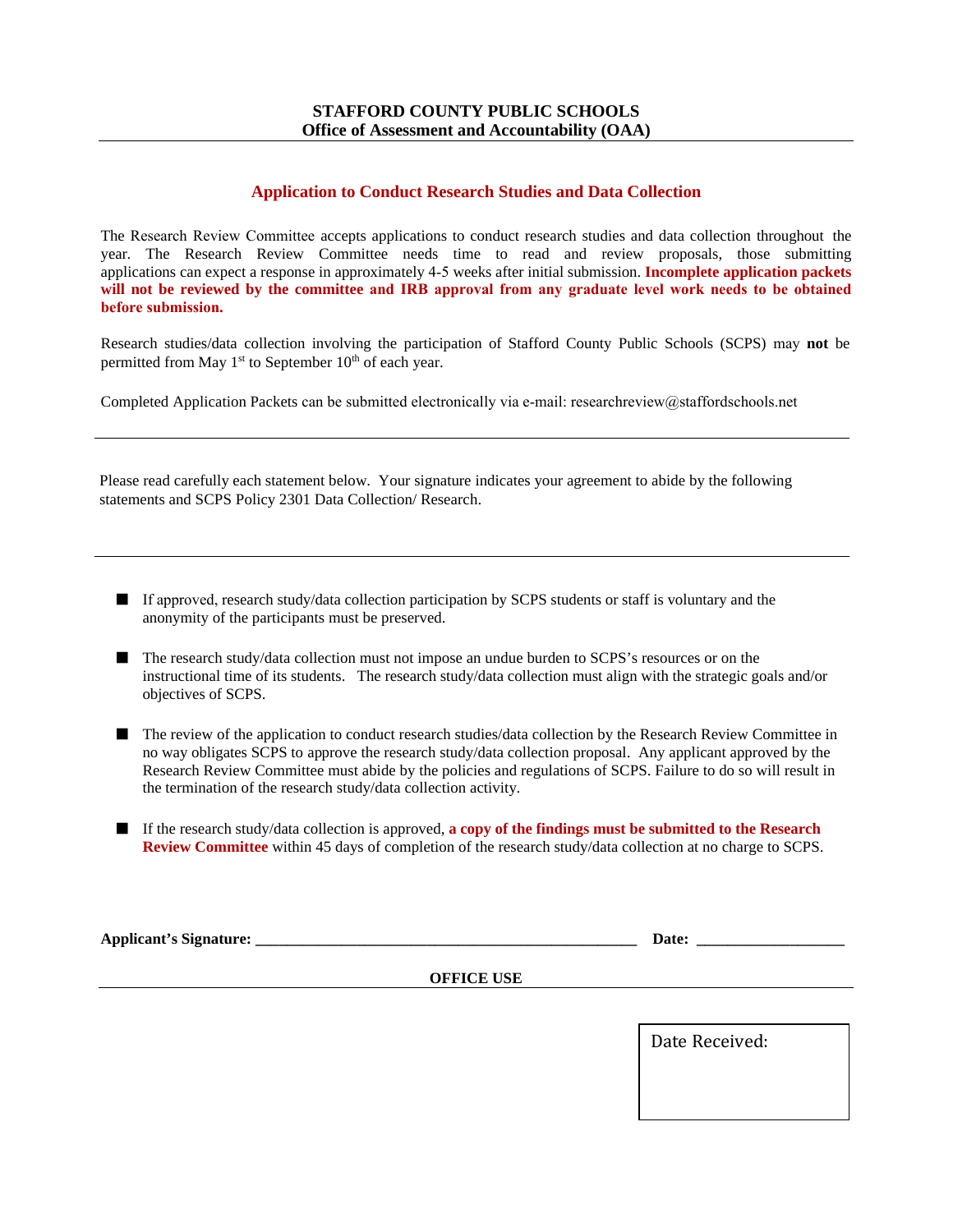| <b>Applicant Information</b><br>the control of the control of the control of |  |                                  |                                 |  |  |  |
|------------------------------------------------------------------------------|--|----------------------------------|---------------------------------|--|--|--|
| Name:                                                                        |  |                                  |                                 |  |  |  |
|                                                                              |  |                                  |                                 |  |  |  |
|                                                                              |  |                                  |                                 |  |  |  |
|                                                                              |  |                                  |                                 |  |  |  |
|                                                                              |  |                                  |                                 |  |  |  |
|                                                                              |  |                                  |                                 |  |  |  |
| <b>University Affiliation</b>                                                |  |                                  |                                 |  |  |  |
| Is the study to fulfill a graduate school requirement?                       |  |                                  | (If not, skip to next section.) |  |  |  |
| If so, for what purpose: Graduate Class                                      |  | <b>Graduate Thesis</b>           | <b>Doctoral Dissertation</b>    |  |  |  |
|                                                                              |  |                                  |                                 |  |  |  |
|                                                                              |  |                                  |                                 |  |  |  |
|                                                                              |  |                                  |                                 |  |  |  |
|                                                                              |  |                                  |                                 |  |  |  |
|                                                                              |  |                                  |                                 |  |  |  |
|                                                                              |  | <b>Non-University Affiliated</b> |                                 |  |  |  |
|                                                                              |  |                                  |                                 |  |  |  |
| Is the study in association with your current place of employment?           |  |                                  | (If not, skip to next section.) |  |  |  |
| If so, provide a point of contact at your place of employment:               |  |                                  |                                 |  |  |  |
|                                                                              |  |                                  |                                 |  |  |  |
|                                                                              |  |                                  |                                 |  |  |  |
|                                                                              |  |                                  |                                 |  |  |  |
|                                                                              |  |                                  |                                 |  |  |  |
|                                                                              |  |                                  |                                 |  |  |  |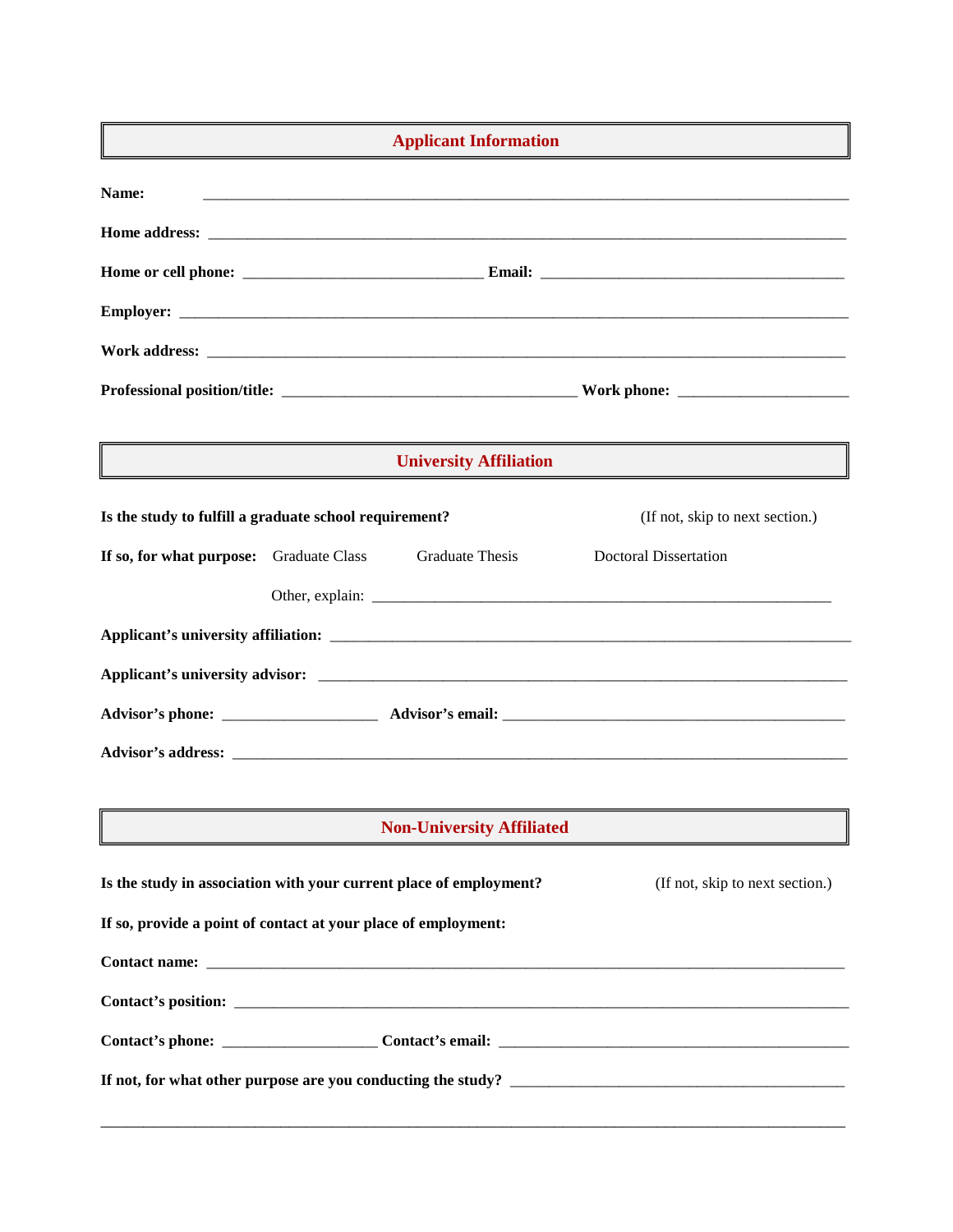| <b>Study Background Information</b>                                                                 |            |        |                   |                                                                                                         |  |  |
|-----------------------------------------------------------------------------------------------------|------------|--------|-------------------|---------------------------------------------------------------------------------------------------------|--|--|
|                                                                                                     |            |        |                   |                                                                                                         |  |  |
| Major research questions/problems to be addressed:                                                  |            |        |                   |                                                                                                         |  |  |
|                                                                                                     |            |        |                   |                                                                                                         |  |  |
|                                                                                                     |            |        |                   |                                                                                                         |  |  |
| <b>Additional researchers involved?</b>                                                             |            |        |                   |                                                                                                         |  |  |
|                                                                                                     |            |        |                   |                                                                                                         |  |  |
| How will the research be financed?                                                                  |            |        |                   |                                                                                                         |  |  |
|                                                                                                     |            |        |                   |                                                                                                         |  |  |
|                                                                                                     |            |        |                   |                                                                                                         |  |  |
| <b>Requirements for the Completion of Study</b>                                                     |            |        |                   |                                                                                                         |  |  |
| Schools involved:                                                                                   | Elementary | Middle | High              | Alternative Education                                                                                   |  |  |
|                                                                                                     |            |        |                   | Number of schools needed: _________ Specific grades needed: ________ Number of students needed: _______ |  |  |
| Specific characteristics of students needed:                                                        |            |        |                   |                                                                                                         |  |  |
| Racial Background                                                                                   | Gender     |        | Achievement Level | Special Education                                                                                       |  |  |
| Other                                                                                               |            |        |                   |                                                                                                         |  |  |
|                                                                                                     |            |        |                   |                                                                                                         |  |  |
| <b>Student files needed:</b>                                                                        |            |        |                   |                                                                                                         |  |  |
| Number of staff members needed: __________ Amount of time needed with staff members: ______________ |            |        |                   |                                                                                                         |  |  |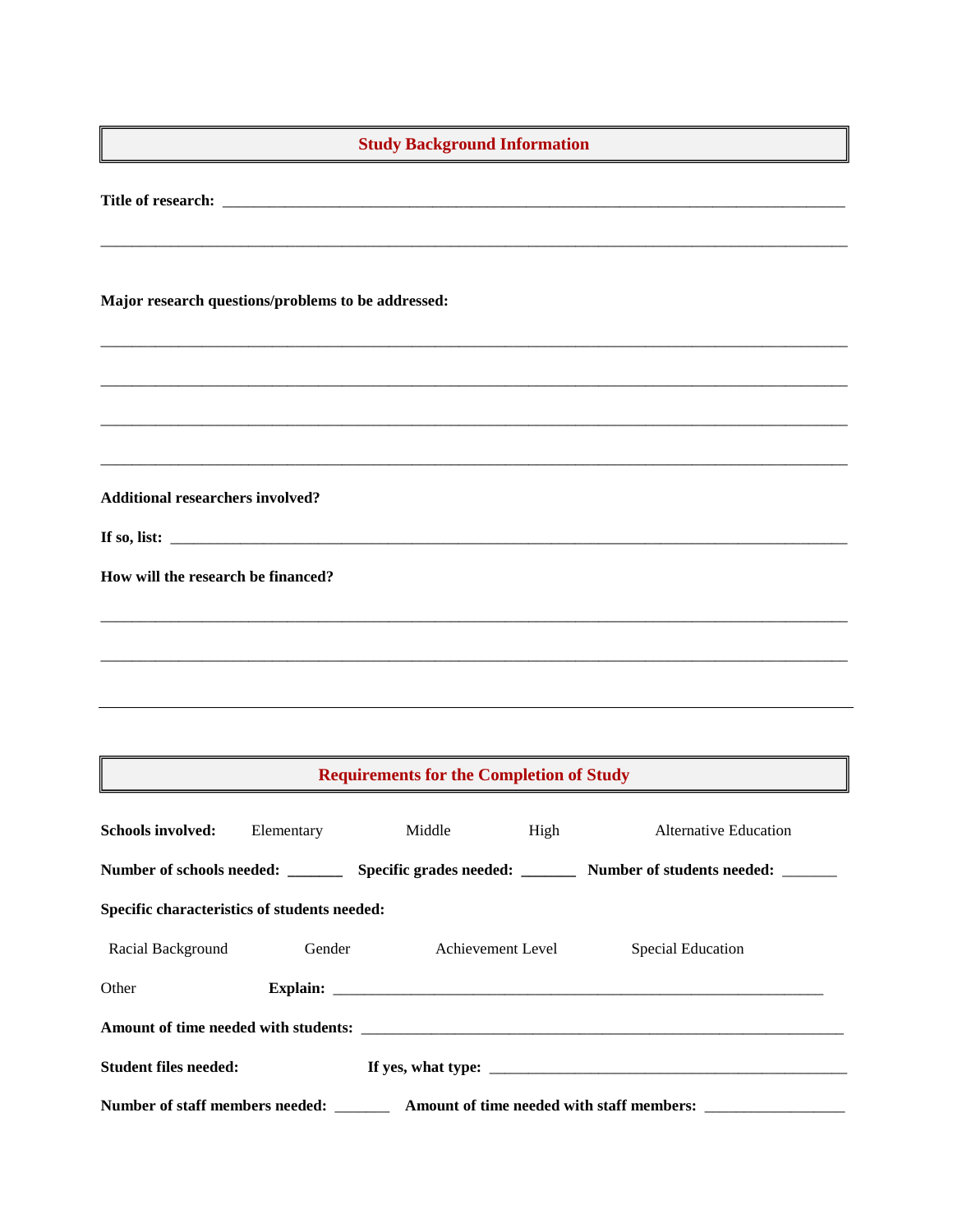# **Specific characteristics of staff needed:**  Racial Background Gender Degree/Content Special Education Other **Explain:**  $\blacksquare$ **Type of instrument(s) to be administered:** \_\_\_\_\_\_\_\_\_\_\_\_\_\_\_\_\_\_\_\_\_\_\_\_\_\_\_\_\_\_\_\_\_\_\_\_\_\_\_\_\_\_\_\_\_\_\_\_\_\_\_\_\_\_\_\_\_\_\_ **Who will administer the instrument(s)?** \_\_\_\_\_\_\_\_\_\_\_\_\_\_\_\_\_\_\_\_\_\_\_\_\_\_\_\_\_\_\_\_\_\_\_\_\_\_\_\_\_\_\_\_\_\_\_\_\_\_\_\_\_\_\_\_\_\_\_\_\_ Who will the instrument(s) be administered to? W**hat is the time frame for administration of the instrument(s)?** \_\_\_\_\_\_\_\_\_\_\_\_\_\_\_\_\_\_\_\_\_\_\_\_\_\_\_\_\_\_\_\_\_\_\_\_\_\_\_\_\_ **Research Instruments**

# **Required Enclosures**

The following are the required enclosures that must be submitted in conjunction with the application in order for the applicant's request to be considered for approval.

- Research Proposal
- Institutional Review Board (IRB) Approval Letter (if applicable)
- Consent Forms (in compliance with SCPS Policy 2301, if applicable)
- Research Instruments
- Resume

Research proposals must be divided into the chapters outlined below and must contain the information below:

1 *Methodology* 

Indicate how the research will be conducted including limitations of the study.

2 *Research Instruments*

Include a description of the instruments, who the instruments are administered to, who administers the instruments, and scoring if applicable.

3 *Sampling*

Include an explanation of the procedure to acquire the sample and a description of the sample.

4 *Data Collection*

Include an explanation of the data collected and the procedure used to collect that data.